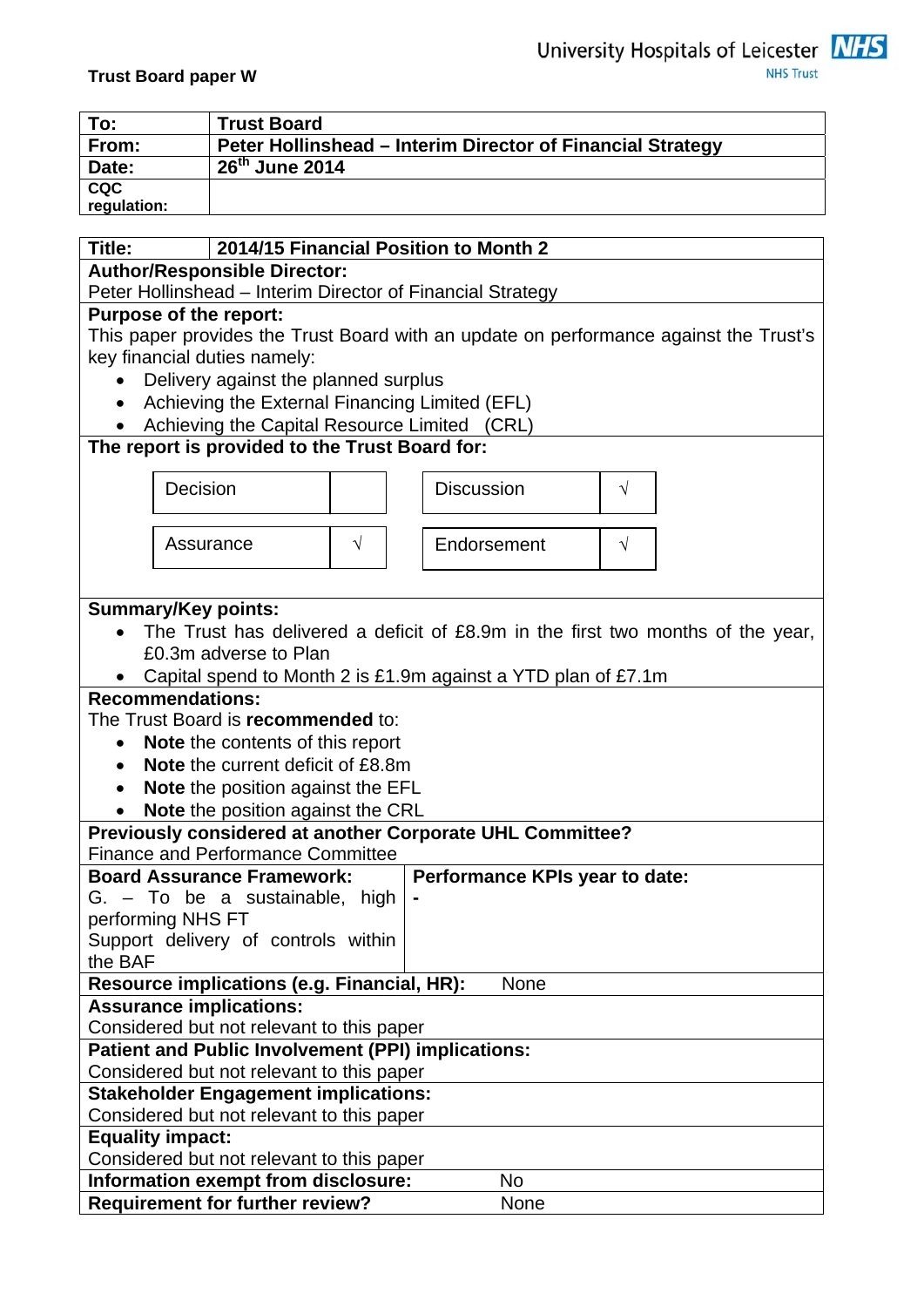## **UNIVERSITY HOSPITALS OF LEICESTER NHS TRUST**

**REPORT TO: TRUST BOARD** 

**DATE: 26TH JUNE 2014** 

**REPORT FROM: PETER HOLLINSHEAD – INTERIM DIRECTOR OF FINANCIAL STRATEGY** 

**SUBJECT: 2014/15 FINANCIAL POSITION TO MONTH 2** 

### **1. Introduction and Context**

- 1.1. This paper provides the Trust Board with an update on performance against the key financial duties:
	- Delivery against the planned deficit
	- Achieving the External Financing Limit (EFL)
	- Achieving the Capital Resource Limit (CRL)
- 1.2. The paper also provides further commentary on the key risks.

## **2. Key Financial Duties**

2.1. The following table summarises the year to date position and full year forecast against the financial duties of the Trust:

|                                      | <b>YTD</b> | <b>YTD</b> |        | Forecast Forecast | <b>RAG</b> |
|--------------------------------------|------------|------------|--------|-------------------|------------|
| <b>Financial Duty</b>                | Plan       | Actuall    | Plan   | Actual            |            |
|                                      | £'Ms       | £'Msl      | £'Msl  | £'Msl             |            |
| Delivering the Planned Deficit       | (8.6)      | (8.9)      | (40.7) | (40.7)            | G          |
| Achieving the EFL                    | (8.9)      | 9.4        | (8.9)  | (8.9)             | G          |
| Achieving the Capital Resource Limit | 7.1        | 1.9        | 34.5   | 34.5              | G          |

2.2 As well as the key financial duties, a subsidiary duty is to ensure suppliers invoices are paid within 30 days – the Better Payment Practice Code (BPPC). The year to date performance is shown in the table below:

|                                        | April - May YTD 2014 |         |  |  |
|----------------------------------------|----------------------|---------|--|--|
| <b>Better Payment Practice Code</b>    |                      | Value   |  |  |
|                                        | <b>Number</b>        | £000s   |  |  |
| Total bills paid in the year           | 25,287               | 102,311 |  |  |
| Total bills paid within target         | 13,604               | 70,049  |  |  |
| Percentage of bills paid within target | 54%                  | 68%     |  |  |

## **Key issues**

- The Trust does not have an agreed contract and as such there is a significant risk to the reported income position as this does not account for CCG proposed local fines and penalties. The Trust anticipates agreement before the end of June 2014
- Shortfall of £3.1m on the forecast CIP delivery against the £45m target. This does reflect an improvement of £3.5m on the position reported in April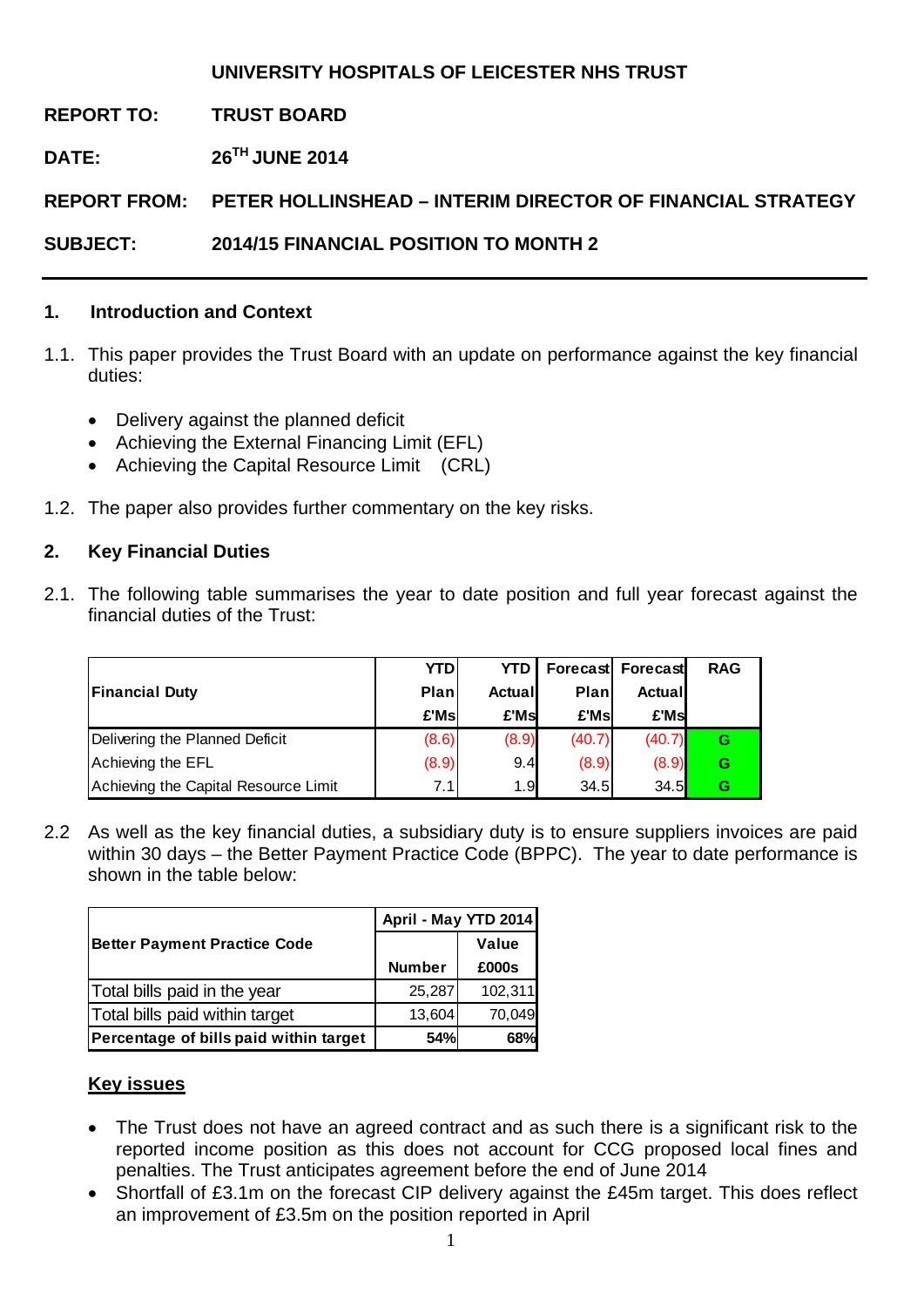- The Capital Plan is currently over-committed and is predicated on Emergency Floor external funding, the commitments may be in advance of the receipt of funding
- Concerns regarding the data warehouse, which are impacting on the Trust's ability to produce complete information to required timescales

## **3. Year to Date Financial Position (Month 2)**

|  | 3.1. The Month 2 results may be summarised as follows and as detailed in Appendix 1: |  |  |
|--|--------------------------------------------------------------------------------------|--|--|
|  |                                                                                      |  |  |

|                                    | May 2014    |               |           | April - May 2014 |               |         |
|------------------------------------|-------------|---------------|-----------|------------------|---------------|---------|
|                                    |             |               | Var (Adv) |                  |               | Varl    |
|                                    | <b>Plan</b> | <b>Actual</b> | / Fav∥    | Plan             | <b>Actual</b> | (Adv) / |
|                                    | £m          | £m            | £m        | £m               | £m            | £m      |
| <b>Income</b>                      |             |               |           |                  |               |         |
| Patient income                     | 56.3        | 56.4          | 0.1       | 113.1            | 112.8         | (0.3)   |
| Teaching, R&D                      | 6.7         | 6.7           | (0.0)     | 13.6             | 13.5          | (0.1)   |
| Other operating Income             | 3.1         | 3.1           | (0.0)     | 6.3              | 6.2           | (0.0)   |
| <b>Total Income</b>                | 66.1        | 66.2          | 0.1       | 133.0            | 132.6         | (0.4)   |
| <b>Operating expenditure</b>       |             |               |           |                  |               |         |
| Pay                                | 40.8        | 40.3          | 0.4       | 82.0             | 81.0          | 0.9     |
| Non-pay                            | 25.7        | 26.7          | (0.9)     | 52.1             | 52.8          | (0.7)   |
| <b>Total Operating Expenditure</b> | 66.5        | 67.0          | (0.5)     | 134.0            | 133.8         | 0.2     |
|                                    |             |               |           |                  |               |         |
| <b>EBITDA</b>                      | (0.4)       | (0.8)         | (0.4)     | (1.0)            | (1.3)         | (0.2)   |
| Net interest                       | 0.0         | 0.0           | 0.0       | 0.0              | 0.0           | 0.0     |
| Depreciation                       | (3.1)       | (2.9)         | 0.1       | (5.9)            | (5.9)         | (0.0)   |
| PDC dividend payable               | (0.9)       | (0.9)         | 0.0       | (1.7)            | (1.7)         | 0.0     |
| <b>Net deficit</b>                 | (4.3)       | (4.5)         | (0.3)     | (8.6)            | (8.8)         | (0.2)   |
| <b>EBITDA %</b>                    |             | $-1.2%$       |           |                  | $-1.0%$       |         |

- 3.2. The Trust is reporting:
	- A deficit at the end of May 2014 of £8.8m, which is £0.2m adverse to the planned deficit of £8.6m
	- The Trust is still forecasting delivery of the year-end financial plan of a deficit of £40.7m, subject to the risks described in Section 4 of this paper
- 3.3 At the time of writing, the Trust does not have an agreed contract with its main commissioners. The Trust anticipates an agreement before the end of June 2014.
- 3.4 By way of background, the contracting process raised a number of technical issues, which the Trust and CCGs progressed through an arbitration process in April 2014. These matters were resolved satisfactorily.
- 3.5 Subsequently, the CCGs have proposed to carry forward in to 2014/15 Remedial Action Plans (RAPs) from 2013/14. This matter was raised as a new dispute to the NHS England Area Team and the Trust Development Authority in May and the panel upheld the Trust's position that RAPs would not carry forward automatically. In addition, penalties would be capped at £10m for the financial year.
- 3.6 The significant reasons for the year to date variances against income and operating expenditure are: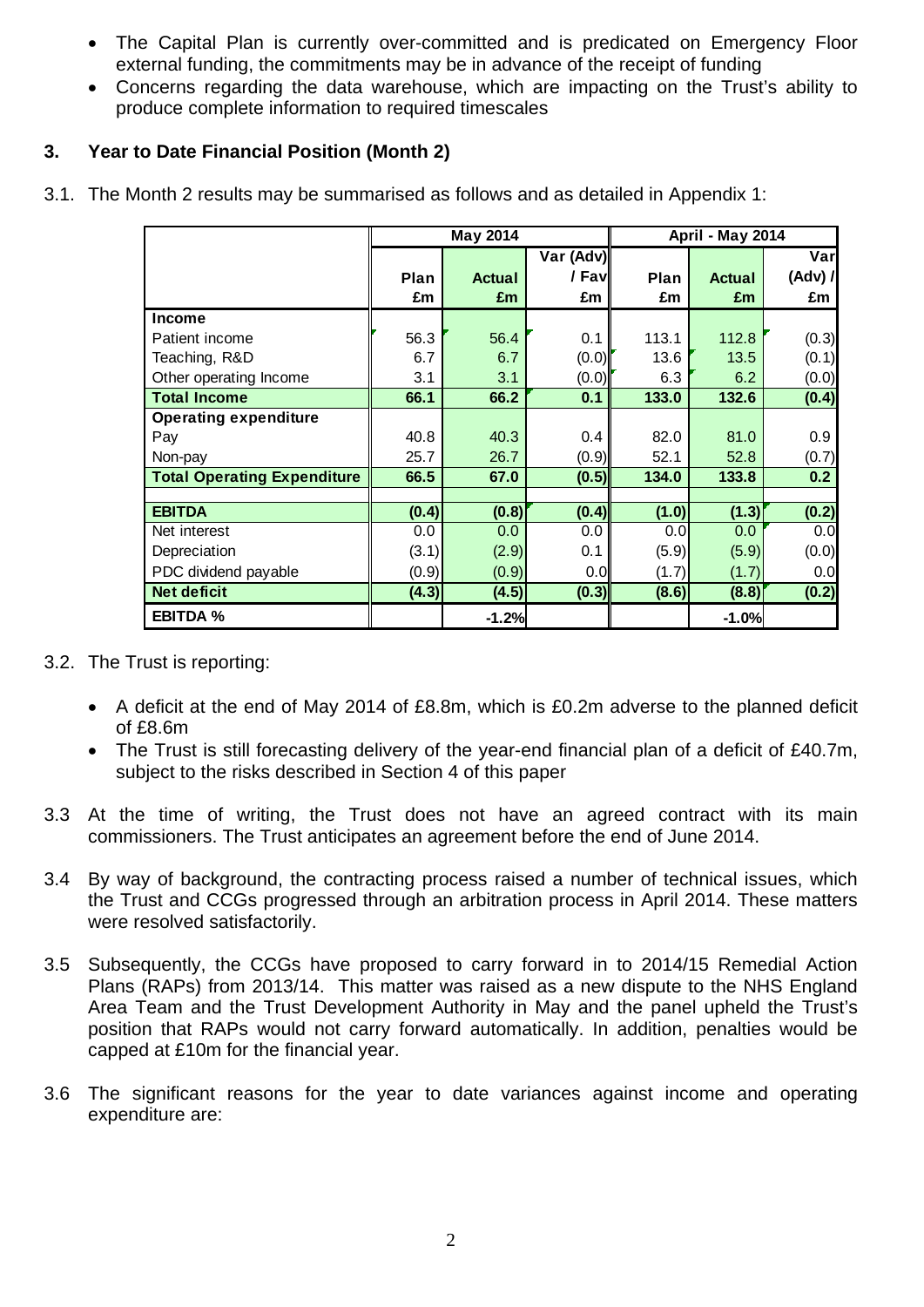## **Patient Care Income**

- There have been some difficulties with the data warehouse which could have understated the level of activity and hence income in Month 2
- Patient care income is under-performing against the Trust's Plan £0.3m. The details by point of delivery and the price/volume impact are shown in Appendix 2 for NHS patient care income
- The key factors to highlight from the Appendix are:
	- o £0.3m adverse position for End Stage Renal Failure (ESRF) predominately relating to the loss of transplant activity in April
	- o Significant over performance, £0.8m, in emergency activity, 689 spells (5%)
	- o Favourable variance for Emergency Department attendances of £0.3m, 1,888 attendances (8%)
	- o Adverse position against the Emergency Threshold (MRET), of £0.5m
	- o Adverse performance against Plan for Critical Care Services of £0.3m

## **Pay**

- Pay expenditure in month is £40.3m compared to the budget of £40.8m. The significant factors to note are:
	- o As well as being under budget, pay costs in May are also at a lower level than the March and April spend. The graph below shows the pay cost trend, after excluding the impact of the Alliance Contract and the 2014/15 pay award
	- o Continued progress in recruiting substantive nurses



## **Non Pay**

- Non pay costs are £52.8m against a budget of £52.1m, resulting in a £0.7m adverse position
- The key reason for the non pay variance is £0.7m, the shortfall on the Cost Improvement Programme
- The Trust continues to enact non pay controls across the CMGs and Corporate **Directorates**
- 3.7 A more detailed financial analysis of CMG and Corporate performance (see Appendix 3) is provided through the Executive Performance Board financial report and reviewed by the Finance and Performance Committee.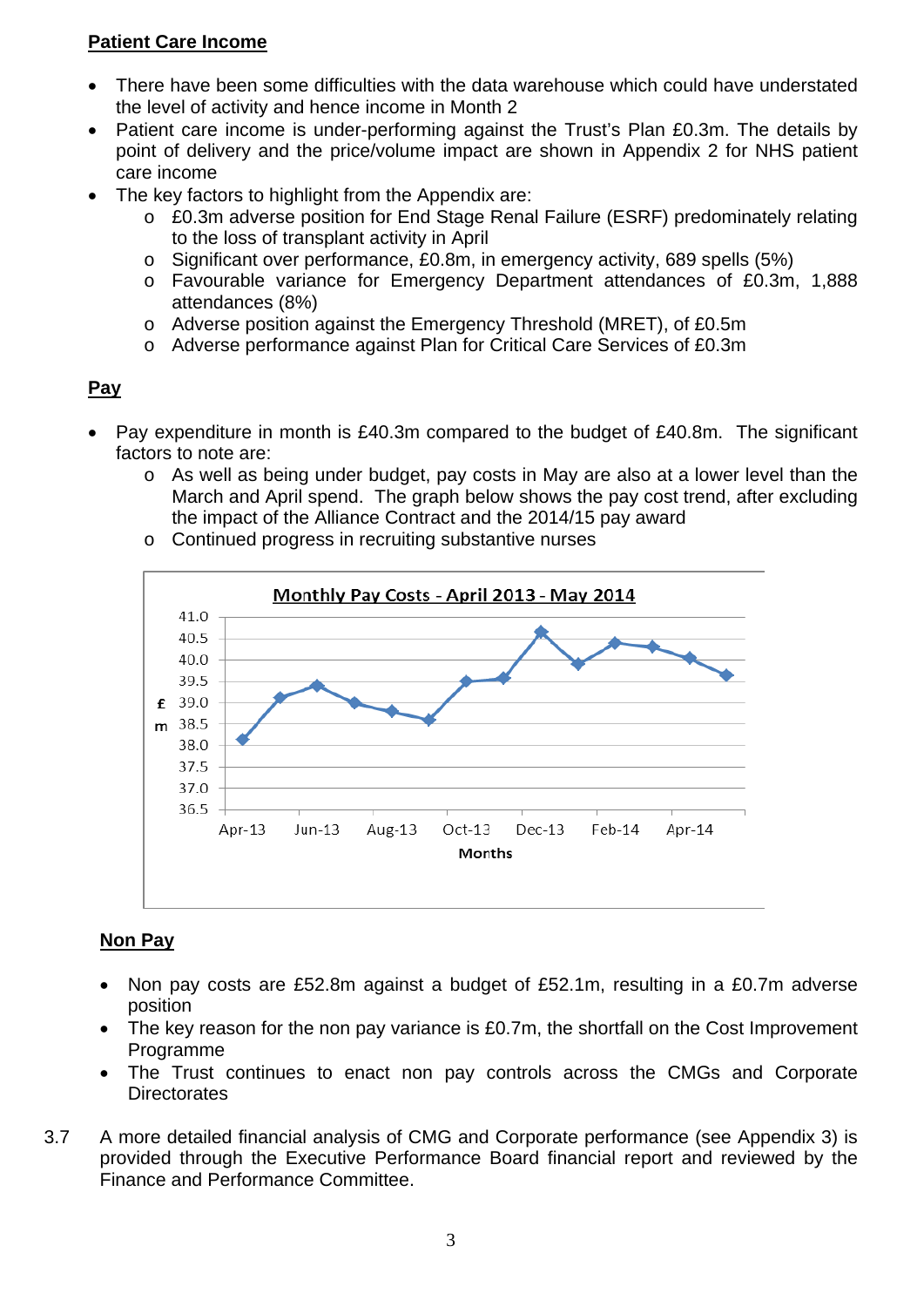#### **Cost Improvement Programme**

Appendix 3 shows CIP performance in May by CMG and Corporate Directorate against the original CIP plan. This currently shows an adverse position of £0.6m.

The following actions are planned over the next month towards ensuring delivery of the year end £45m CIP target:

- Focused work with Clinical Management Teams
- Work to identify and drive additional savings through a number of Trust-wide schemes
- Short term measures to reduce run rate expenditure
- Service reviews in loss making specialties
- Enhanced focus on ensuring the appropriate number and skill mix of the workforce

### **4. Risks**

- 4.1 Within the financial position and year end plan, there continues to be the following potential risks:
	- • **Capacity** beyond the levels planned resulting in premium costs and the loss of elective income

Mitigation: The Trust is planning to open an additional 32 beds for which capital costs are within the financial plan. Forecast costs are £2.1m of which £1.3m is within the plan. Options to reduce or fund costs are within the Modelling the Right Size capacity update paper

### • **CCG Contract (including contractual fines and penalties)**

At the time of writing, the Trust does not have an agreed contract with its main commissioners

Mitigation: Position escalated to Chief Executive level with aim of agreement by the end of June 2014

#### • **Referral To Treat (RTT)**

There is a risk to the delivery of the RTT target resulting in additional premium costs

Mitigation: RTT plan performance managed through fortnightly meeting with CCG/TDA and IST to review robustness of the plan. Possible additional national resilience funding

#### • **CIP Delivery**

The Trust's Annual Financial Plan is predicated on delivery of £45m CIPs, which is in excess of the national efficiency rate (4%) built into tariff. The additional amount is required to reduce the underlying deficit

Mitigation: External consultancy support from Ernst & Young, along with revised CIP governance arrangements, a weekly CIP Board and CMG Performance meetings.

#### • **Liquidity**

The projected £40.7m deficit creates liquidity issues for the Trust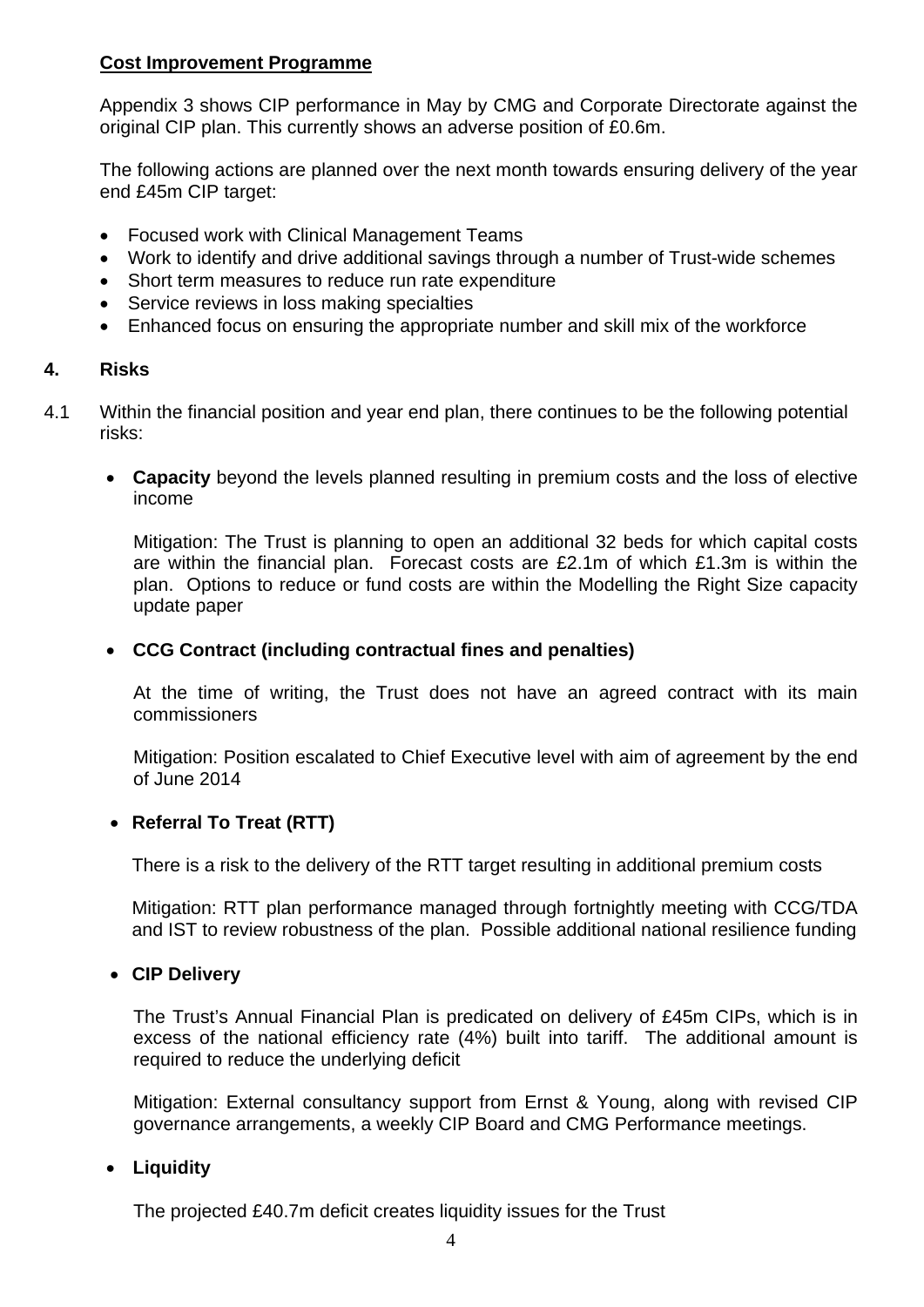Mitigation: Application and successful receipt of Temporary Borrowing. £15.5m received in April. Further application of £11m has been made to the NTDA with expected receipt by the end of June 2014

### • **Risk of claims**

There is an emerging risk of possible claims on outsourced contracts

Mitigation: Active discussion regarding counter claims and resolution

### • **Unforeseen events**

The Trust has very little flexibility and a minimal contingency (£3.8m, 0.5% of turnover) for unforeseen financial pressures and as such any risks above the contingency will impact on the bottom line position

### **5. Balance Sheet**

5.1. The effect of the Trust's financial position on its balance sheet is provided in Appendix 4. The retained earnings reserve has reduced by the Trust's £8.9m deficit for the year to date.



5.2. The level of non-NHS debt has fluctuated across the year as shown in the following table:

- 5.3. The overall level of non-NHS debt at the end of May has increased from the previous month and the debt over 365 days has increased slightly from £1,028k (15%) to £1,075k (13%) although this is a reduction in its proportion. The Trust will be undertaking regular debt writeoff exercises during the year which will reduce the level of outstanding aged debt.
- 5.4. The Better Payments Practice Code (BPPC) performance for the end of May YTD (as shown in the table below) is an improvement from the end of April YTD. This is primarily due to the fact that a large number of payments made in April related to the £12m of overdue and unpaid invoices that were outstanding from the prior financial year and were paid outside of the target.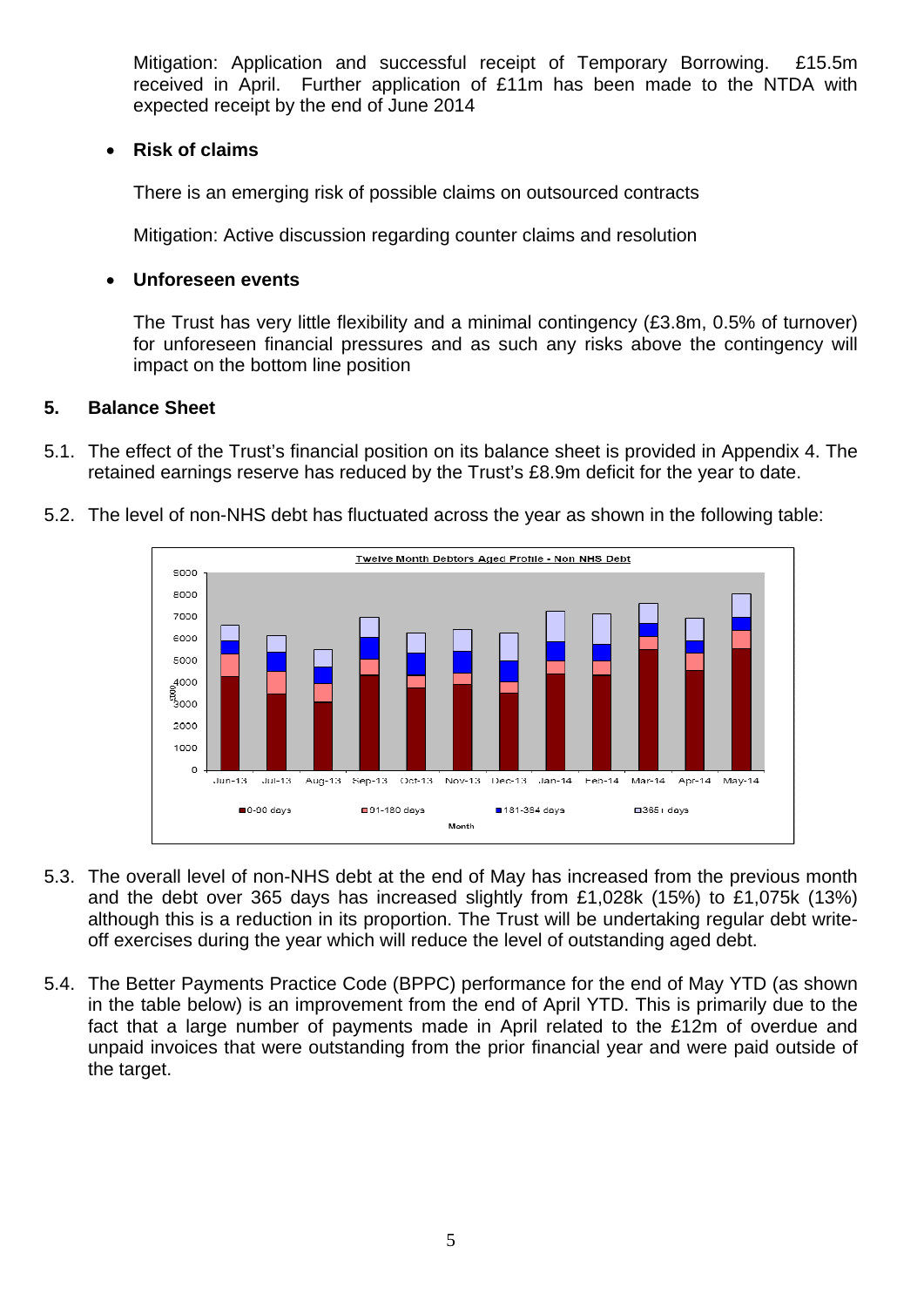|                                   | <b>By volume</b> | <b>By Value</b> |
|-----------------------------------|------------------|-----------------|
|                                   | <b>Number</b>    | £000s           |
| <b>Current month year to date</b> |                  |                 |
| Total bills paid in the year      | 25,287           | 102,311         |
| Total bills paid within target    | 13,604           | 70,049          |
| % of bills paid within target     | 54%              | 68%             |
| Prior month year to date          |                  |                 |
| Total bills paid in the year      | 13,536           | 42,993          |
| Total bills paid within target    | 6,522            | 28,509          |
| % of bills paid within target     | 48%              | 66%             |

5.5 The BPPC performance will continue to improve across the remainder of the year as the April payments will represent a lower proportion of the overall cumulative payments.

### **6. Cash Flow Forecast**

- 6.1. The Trust's cashflow forecast is provided in Appendix 5 and is consistent with the forecast income and expenditure position. Cash has increased by £5.3m from the year end and this is predominantly due to the receipt of a £15.5m Temporary Borrowing Loan (TBL) from the Department of Health in April.
- 6.2. We will be applying for a further £11m TBL to be received on the 30<sup>th</sup> June 2014. We are not expecting that any TBLs received will be repaid before we receive permanent PDC funding later in the year.
- 6.3. The Trust plans to achieve a year end cash balance for 2014/15 of £277k (2013/14 actual £515k) based on the Income & Expenditure (I&E) deficit of £40.7m. The total revenue cash requirement for the year is £52m to cover the deficit and the value of brought forward outstanding invoices.
- 6.4. The NTDA are currently discussing our cash requirement with the Department of Health, and we will soon be agreeing a timescale for our PDC application, at which time we will know when the TBLs will be repaid.
- 6.5. The Trust's cash flow forecast to the end of 2014/15 is provided in the appendices and shows the borrowing that we are expecting to receive.



6.6. The graph below shows the 13 week cash forecast position: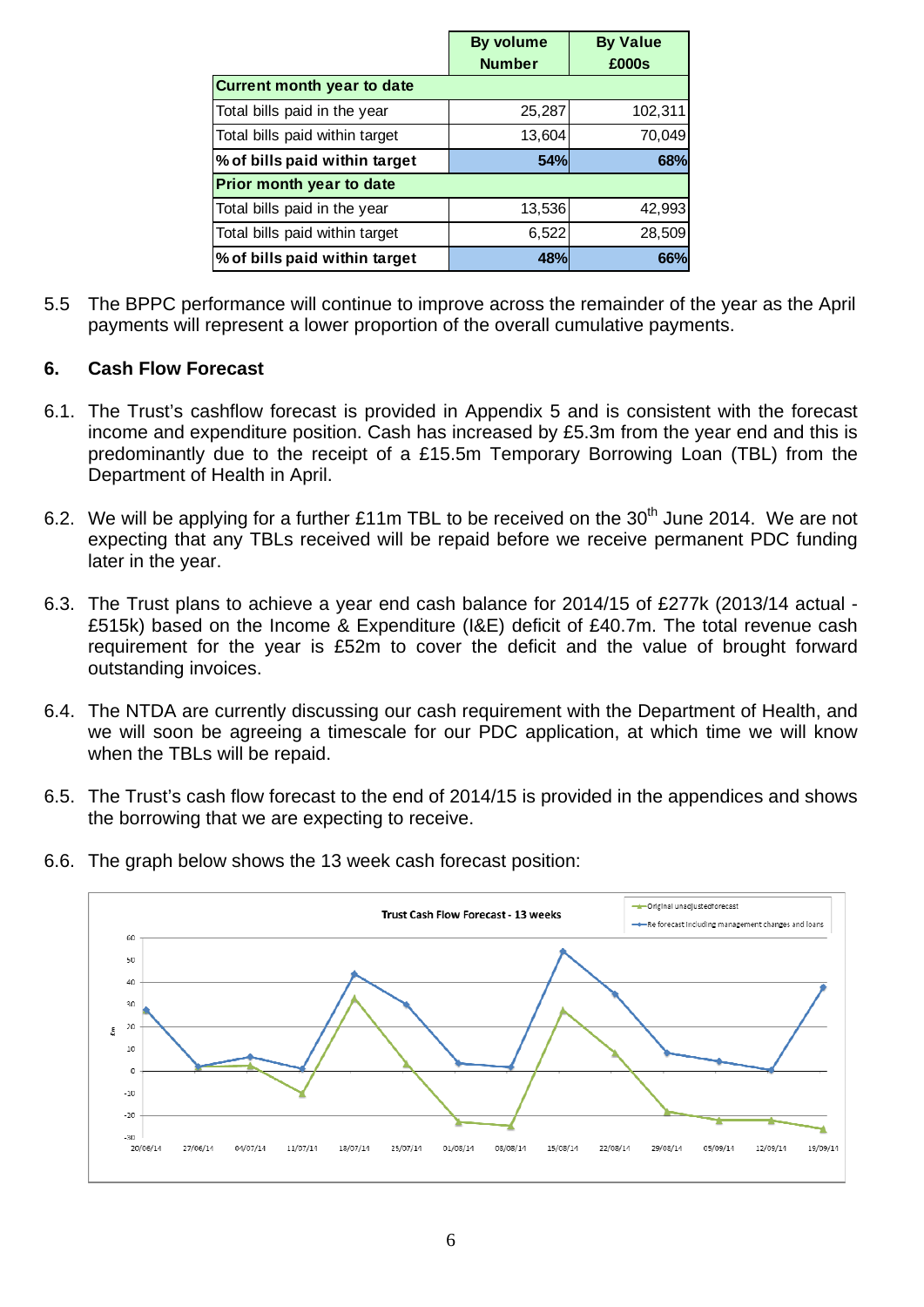- 6.7. The two lines on the graph represent the cash position both with and without the TBLs and clearly show that without these we would be considerably short of cash and would need to take other measures to preserve cash including withholding supplier payments.
- 6.8. This illustrates the requirement to submit a detailed cashflow forecast each time we apply for TBL funding as we cannot apply for this funding in advance of need and must prove that we would otherwise be overdrawn.

## **7. Capital**

- 7.1. The total capital expenditure at the end of May 2014 was £2.0m against the year to date plan of £3.4m, an underspend of £1.4m.
- 7.2. The latest Capital Expenditure Report is detailed in Appendix 6. There has been one change to the capital plan in May as a capital allocation of £47k was approved to carry out improvement works at the LGH Brain Injury Unit.
- 7.3. At the end of May, there were £8.1m of orders outstanding. In addition, new order requisitions have been raised but not processed for a further £4.1m. The combined position is that we have spent or committed £14.2m, or 25% of the annual plan.
- 7.4. Discussions have been held with the NTDA concerning the Emergency Floor enabling works (£7.8m) funding requirement in advance of the main business case approval.

## **8. Conclusion**

8.1. The Trust, at the end of Month 2, has an adverse position of £0.2m against the planned deficit of £8.6m but is forecasting the delivery of all its financial duties.

#### **9. Next Steps & Recommendations**

- 9.1. The Trust Board is **recommended** to:
	- **Note** the contents of this report
	- **Discuss and agree** the actions required to address the key risks:
		- Lack of an agreed contract
		- Additional capacity and RTT
		- Shortfall on the CIP programme
		- The requirement to commit Emergency Floor capital expenditure in advance of external funding

**Peter Hollinshead Interim Director of Financial Strategy** 

**26th June 2014**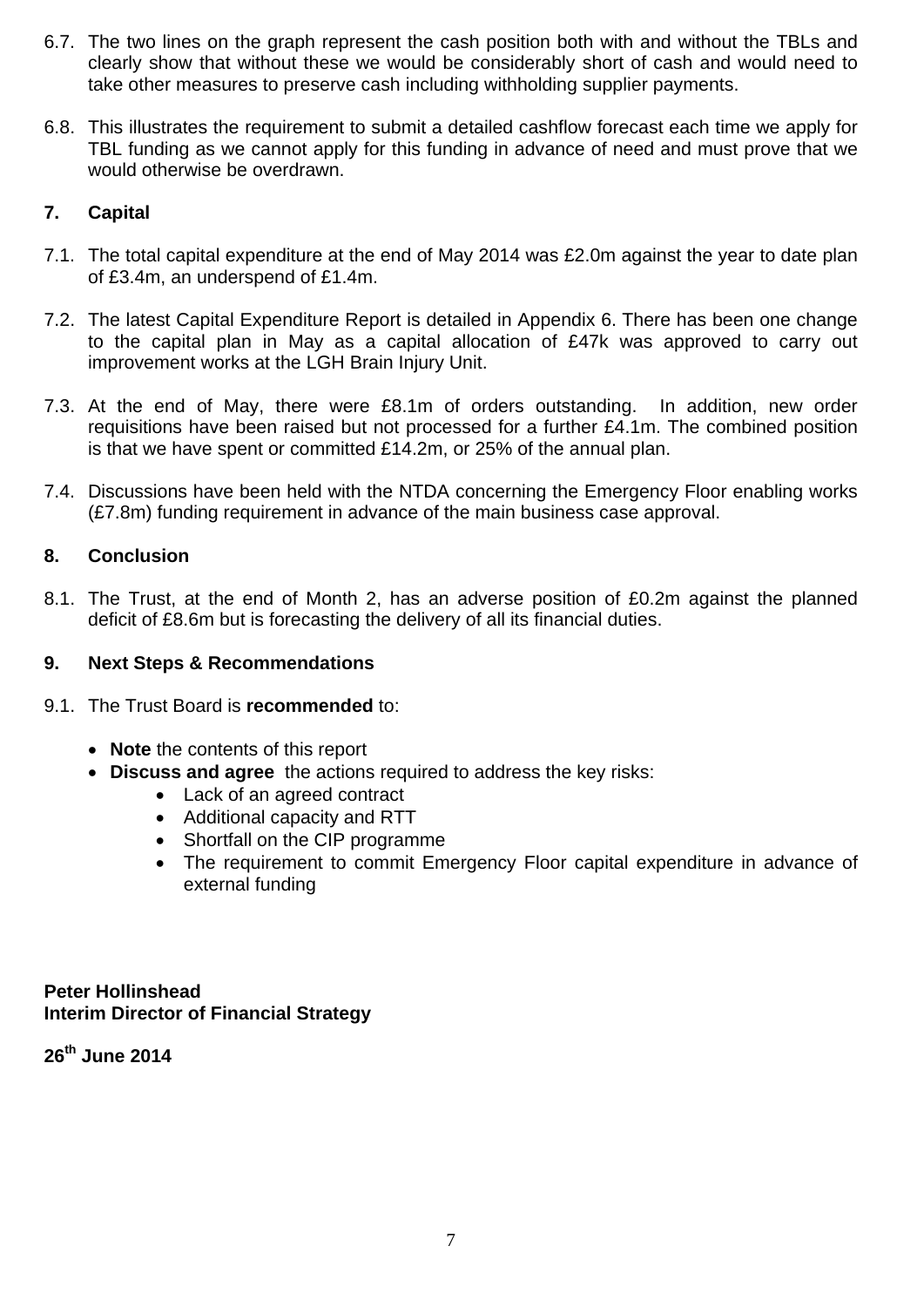## **Income and Expenditure Account for the Period Ended 31 May 2014**

|                                     | <b>May 2014</b> |                 |                | April - May 2014 |                  |                |
|-------------------------------------|-----------------|-----------------|----------------|------------------|------------------|----------------|
|                                     | Plan            | <b>Actual</b>   | Variance       | Plan             | <b>Actual</b>    | Variance       |
|                                     |                 |                 | (Adv) / Fav    |                  |                  | (Adv) / Fav    |
|                                     | £ 000           | £ 000           | £ 000          | £ 000            | £ 000            | £ 000          |
| Elective                            | 5,828           | 5,442           | (386)          | 11,426           | 11,410           | (16)           |
| Day Case                            | 4,982           | 4,786           | (196)          | 9,524            | 9,332            | (192)          |
| Emergency (incl MRET)<br>Outpatient | 14,843<br>8,256 | 14,614<br>8,341 | (229)<br>85    | 29,229<br>16,373 | 28,918<br>16,465 | (311)<br>93    |
| Non NHS Patient Care                | 442             | 398             | (44)           | 900              | 859              | (41)           |
| Other                               | 21,945          | 22,857          | 911            | 45,645           | 45,827           | 182            |
| <b>Patient Care Income</b>          | 56,296          | 56,437          | 141            | 113,098          | 112,811          | (287)          |
| Teaching, R&D income                | 6,714           | 6,673           | (41)           | 13,622           | 13,504           | (118)          |
| Other operating Income              | 3,123           | 3,119           | (4)            | 6,289            | 6,246            | (43)           |
|                                     |                 |                 |                |                  |                  |                |
| <b>Total Income</b>                 | 66,133          | 66,229          | 96             | 133,009          | 132,561          | (448)          |
|                                     |                 |                 |                |                  |                  |                |
| <b>Pay Expenditure</b>              | 40,758          | 40,316          | 442            | 81,955           | 81,013           | 942            |
| <b>Non Pay Expenditure</b>          | 25,743          | 26,676          | (933)          | 52,089           | 52,813           | (724)          |
| <b>Total Operating Expenditure</b>  | 66,501          | 66,992          | (491)          | 134,044          | 133,826          | 218            |
|                                     |                 |                 |                |                  |                  |                |
| <b>EBITDA</b>                       | (368)           | (763)           | (395)          | (1,035)          | (1, 265)         | (230)          |
| Interest Receivable                 | 8               | 6               | (2)            | 16               | 14               | (2)            |
| Interest Payable                    | $\Omega$        | (3)             | (3)            | $\Omega$         | (6)              | (6)            |
| Depreciation & Amortisation         | (3,064)         | (2,930)         | 134            | (5, 857)         | (5,858)          | (1)            |
| <b>Surplus / (Deficit) Before</b>   |                 |                 |                |                  |                  |                |
| Dividend and Disposal of Fixed      |                 |                 |                |                  |                  |                |
| <b>Assets</b>                       | (3, 424)        | (3,690)         | (266)          | (6, 876)         | (7, 115)         | (239)          |
| Dividend Payable on PDC             | (871)           | (869)           | $\overline{2}$ | (1,740)          | (1,738)          | $\overline{a}$ |
| <b>Net Surplus / (Deficit)</b>      | (4, 295)        | (4, 559)        | (264)          | (8, 616)         | (8, 853)         | (237)          |
| <b>EBITDA MARGIN</b>                |                 | $-1.2%$         |                |                  | $-1.0%$          |                |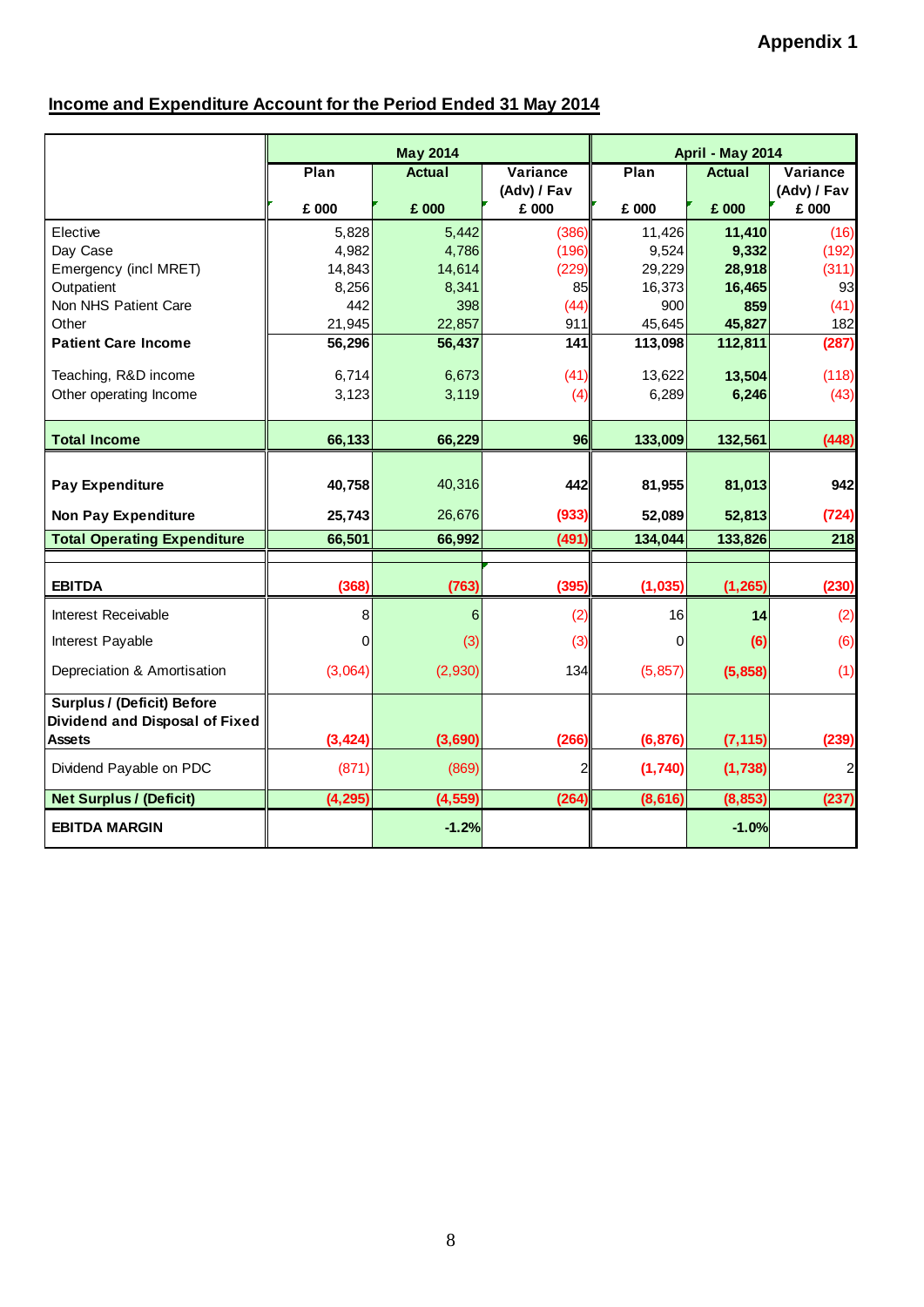## **Patient Care Activity and Income – YTD Performance and Price / Volume Analysis**

| Case mix                                 | Plan to<br>Date<br>(Activity) | Total<br>YTD.<br>(Activity) | Variance<br><b>YTD</b><br>(Activity) | Variance<br>YTD<br>(Activity %) | Plan to<br>Date<br>(E000) | Total YTD<br>(E000) | Variance<br><b>YTD</b><br>(E000) | <b>Variance</b><br><b>YTD</b><br>(Activity<br>%) |
|------------------------------------------|-------------------------------|-----------------------------|--------------------------------------|---------------------------------|---------------------------|---------------------|----------------------------------|--------------------------------------------------|
| Day Case                                 | 14,101                        | 13,812                      | (289)                                | (2.05)                          | 9,524                     | 9,332               | (192)                            | (2.02)                                           |
| Elective Inpatient                       | 3,657                         | 3,717                       | 60                                   | 1.64                            | 11,426                    | 11,410              | (16)                             | (0.14)                                           |
| Emergency / Non-elective Inpatient       | 17,004                        | 17,466                      | 462                                  | 2.72                            | 30,313                    | 30,495              | 182                              | 0.60                                             |
| Marginal Rate Emergency Threshold (MRET) |                               |                             | 0                                    | 0.00                            | (1,084)                   | (1, 577)            | (494)                            | 45.55                                            |
| Outpatient                               | 124,741                       | 121,531                     | (3,210)                              | (2.57)                          | 16,373                    | 16,465              | 93                               | 0.57                                             |
| <b>Emergency Department</b>              | 23.791                        | 25,679                      | 1,888                                | 7.94                            | 2,580                     | 2,836               | 255                              | 9.89                                             |
| Other                                    | 1,404,124                     | 1,285,843                   | (118, 281)                           | (8.42)                          | 43,065                    | 42,991              | (74)                             | (0.17)                                           |
| <b>Grand Total</b>                       | 1,587,417                     | 1,468,048                   | (119, 370)                           | (7.52)                          | 112,198                   | 111,952             | (246)                            | (0.22)                                           |

| Average tariff                           | <b>Price</b><br>Variance<br><b>YTD</b><br>% | Volume<br>Variance<br><b>YTD</b><br>℅ | Price / Mix<br>Variance<br>(E000) | Volume<br>Variance<br>(E000) | Variance<br>YTD<br>(E000) |
|------------------------------------------|---------------------------------------------|---------------------------------------|-----------------------------------|------------------------------|---------------------------|
| Day Case                                 | 0.0                                         | (2.1)                                 |                                   | (195)                        | (192)                     |
| Elective Inpatient                       | (1.8)                                       | 1.6                                   | (204)                             | 187                          | (16)                      |
| Emergency / Non-elective Inpatient       | (2.1)                                       | 2.7                                   | (641)                             | 823                          | 182                       |
| Marginal Rate Emergency Threshold (MRET) |                                             |                                       | (494)                             | $\Omega$                     | (494)                     |
| Outpatient                               | 3.2                                         | (2.6)                                 | 514                               | (421)                        | 93                        |
| <b>Emergency Department</b>              | 1.8                                         | 7.9                                   | 51                                | 205                          | 255                       |
| Other                                    |                                             |                                       |                                   | (74)                         | (74)                      |
| <b>Grand Total</b>                       | 7.9                                         | (7.5)                                 | (771)                             | 525                          | (246)                     |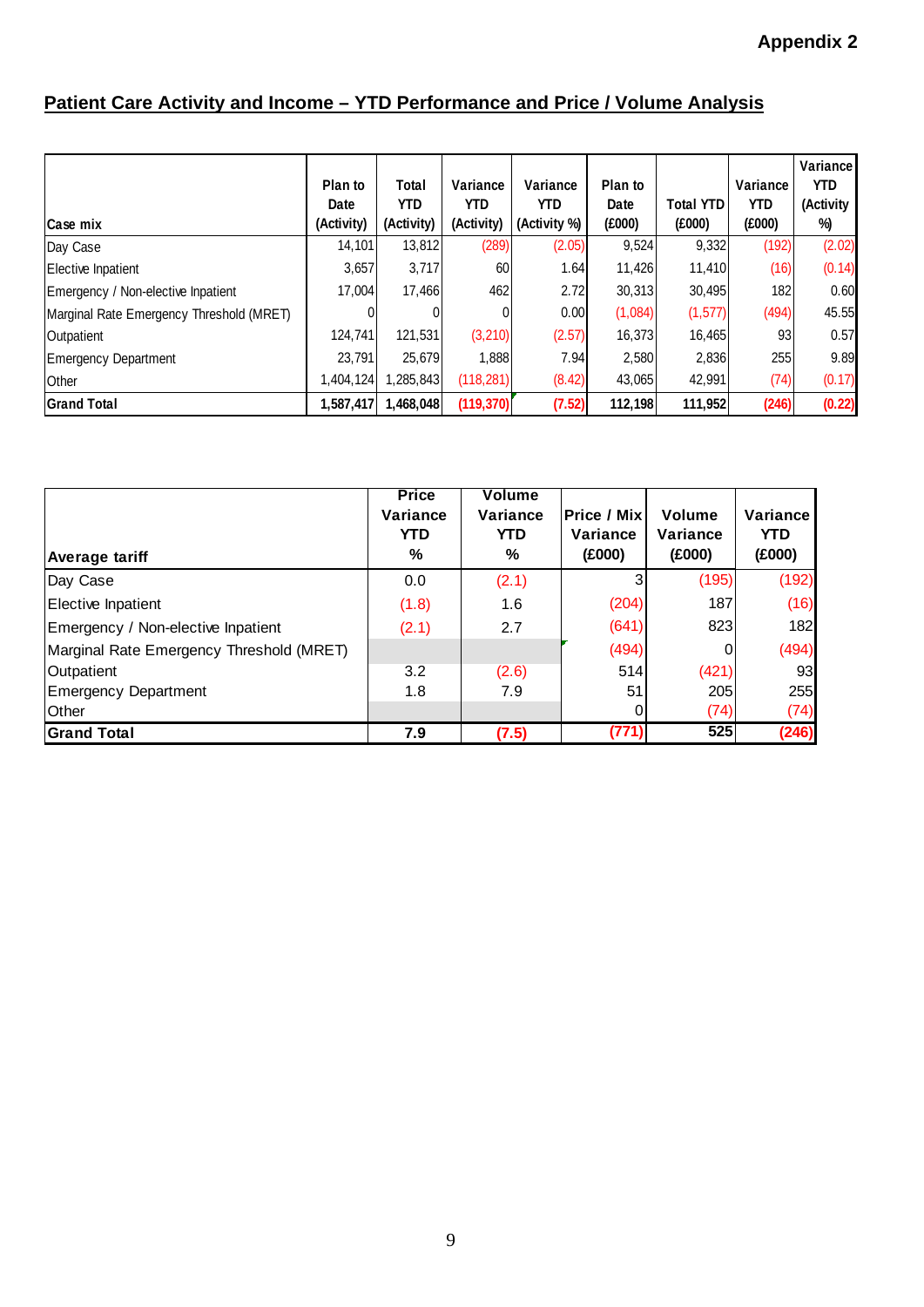## **Financial Performance by CMG & Corporate Directorate**

## **I&E and CIP - to May 2014**

|                                | <b>Net</b>    |               |          | <b>CIP YTD</b> |               |                 |  |
|--------------------------------|---------------|---------------|----------|----------------|---------------|-----------------|--|
|                                | <b>YTD</b>    | <b>YTD</b>    |          |                |               |                 |  |
|                                | <b>Budget</b> | <b>Actual</b> | Variance | Plan           | <b>Actual</b> | <b>Variance</b> |  |
| <b>CMG / Directorate</b>       | £000s         | £000s         | £000s    | £000s          | £000s         | £000s           |  |
| <b>CMGs:</b>                   |               |               |          |                |               |                 |  |
| C.H.U.G.S                      | 6,056         | 6,012         | $-44$    | 816            | 826           | 10              |  |
| Clinical Support & Imaging     | $-6,515$      | $-6,388$      | 127      | 954            | 877           | $-77$           |  |
| Emergency & Specialist Med     | 1,347         | 1,822         | 476      | 908            | 827           | $-81$           |  |
| I.T.A.P.S                      | $-7,814$      | $-8,165$      | $-351$   | 541            | 345           | $-196$          |  |
| Musculo & Specialist Surgery   | 5,337         | 4,872         | $-465$   | 625            | 475           | $-150$          |  |
| Renal, Respiratory & Cardiac   | 4,307         | 3,880         | $-427$   | 778            | 765           | $-13$           |  |
| Womens & Childrens             | 5,633         | 5,670         | 37       | 1,059          | 910           | $-149$          |  |
|                                | 8,351         | 7,703         | $-648$   | 5,681          | 5,025         | $-656$          |  |
| Corporate:                     |               |               |          |                |               |                 |  |
| Communications & Ext Relations | $-122$        | $-117$        | 5        | 11             | 11            | $\overline{0}$  |  |
| Corporate & Legal              | $-568$        | $-594$        | $-26$    | 14             | 14            | $\overline{0}$  |  |
| Corporate Medical              | $-498$        | $-487$        | 11       | 16             | 16            | $\overline{0}$  |  |
| <b>Facilities</b>              | $-6,698$      | $-6,444$      | 254      | 734            | 704           | $-30$           |  |
| Finance & Procurement          | $-1,150$      | $-1,152$      | $-2$     | 55             | 116           | 61              |  |
| <b>Human Resources</b>         | $-748$        | $-685$        | 63       | 35             | 33            | $-2$            |  |
| Im&T                           | $-1,630$      | $-1,595$      | 35       | 10             | 10            | $\overline{0}$  |  |
| Nursing                        | $-3,564$      | $-3,417$      | 147      | 60             | 59            | $-1$            |  |
| Operations                     | $-1,196$      | $-1,294$      | $-98$    | $\mathbf 0$    | $\mathbf 0$   | $\overline{0}$  |  |
| <b>Strategic Devt</b>          | $-503$        | $-413$        | 90       | 34             | 34            | $\overline{0}$  |  |
|                                | $-16,676$     | $-16,198$     | 478      | 969            | 997           | 28              |  |
| Other:                         |               |               |          |                |               |                 |  |
| <b>Alliance Elective Care</b>  | $\mathbf 0$   | 3             | 3        |                |               |                 |  |
| R&D                            | 1             | $-18$         | $-19$    |                |               |                 |  |
| Central                        | $-292$        | $-343$        | $-51$    |                |               |                 |  |
|                                | $-291$        | $-358$        | $-67$    |                |               |                 |  |
|                                |               |               |          |                |               |                 |  |
| <b>Total</b>                   | $-8,616$      | $-8,853$      | $-238$   | 6,650          | 6,022         | $-628$          |  |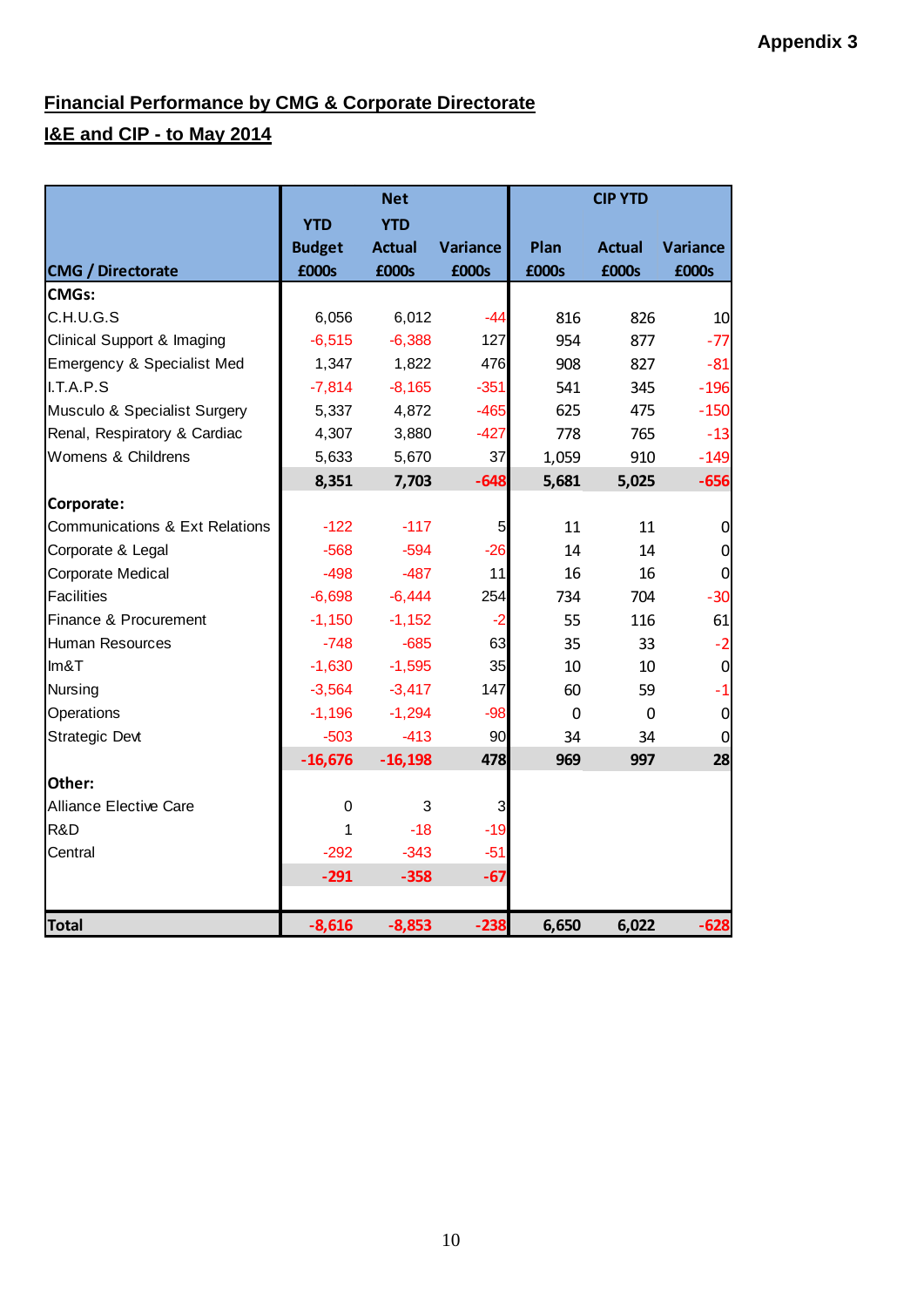#### **Balance Sheet**

|                                                    | Mar-14<br>£000's     | Apr-14<br>£000's     | May-14<br>£000's     | $Mar-15$<br>£000's    |
|----------------------------------------------------|----------------------|----------------------|----------------------|-----------------------|
| <b>Non Current Assets</b>                          | <b>Actual</b>        | Actual               | Actual               | <b>Forecast</b>       |
| Property, plant and equipment                      | 362,465              | 360,188              | 359,769              | 442,516               |
| Intangible assets                                  | 8,019                | 7,788                | 7,555                | 5,327                 |
| Trade and other receivables                        | 3,123                | 3,311                | 3,152                | 2,253                 |
| <b>TOTAL NON CURRENT ASSETS</b>                    | 373,607              | 371,287              | 370,476              | 450,096               |
| <b>Current Assets</b>                              |                      |                      |                      |                       |
| Inventories                                        | 13,937               | 13,711               | 14,633               | 14,200                |
| Trade and other receivables                        | 53,483               | 44,492               | 44,580               | 41,908                |
| <b>Other Assets</b>                                | $\Omega$             | 0                    | 0                    |                       |
| Cash and cash equivalents                          | 515                  | 13,850               | 5,838                | 500                   |
| <b>TOTAL CURRENT ASSETS</b>                        | 67,935               | 72,053               | 65,051               | 56,608                |
| <b>Current Liabilities</b>                         |                      |                      |                      |                       |
| Trade and other payables                           | (112, 726)           | (102, 381)           | (98, 424)            | (115, 364)            |
| Dividend payable                                   | $\Omega$             | (1,025)              | (1,894)              |                       |
| Borrowings                                         | (6, 590)             | (6, 590)             | (6, 590)             | (2,800)               |
| Loan                                               | $\Omega$             | (15,500)             | (15,500)             |                       |
| Provisions for liabilities and charges             | (1, 585)             | (1, 585)             | (1,585)              | (426)                 |
| <b>TOTAL CURRENT LIABILITIES</b>                   | (120, 901)           | (127,081)            | (123, 993)           | (118, 590)            |
|                                                    |                      |                      |                      |                       |
| <b>NET CURRENT ASSETS (LIABILITIES)</b>            | (52,966)             | (55, 028)            | (58, 942)            | (61, 982)             |
| <b>TOTAL ASSETS LESS CURRENT LIABILITIES</b>       | 320,641              | 316,259              | 311,534              | 388,114               |
| <b>Non Current Liabilities</b>                     |                      |                      |                      |                       |
| <b>Borrowings</b>                                  | (5,890)              | (5, 794)             | (5,785)              | (8,971)               |
| <b>Other Liabilities</b>                           | $\mathbf{0}$         | 0                    | 0                    |                       |
| Provisions for liabilities and charges             | (2,070)              | (2,048)              | (2,022)              | (1,806)               |
| <b>TOTAL NON CURRENT LIABILITIES</b>               | (7,960)              | (7, 842)             | (7, 807)             | (10, 777)             |
|                                                    |                      |                      |                      |                       |
| <b>TOTAL ASSETS EMPLOYED</b>                       | 312,681              | 308,417              | 303,727              | 377,337               |
| Public dividend capital                            | 282,625              | 282,625              | 282,625              | 417,819               |
| Revaluation reserve                                | 64,598               | 64,598               | 64,598               | 64,628                |
| Retained earnings<br><b>TOTAL TAXPAYERS EQUITY</b> | (34, 542)<br>312,681 | (38, 806)<br>308,417 | (43, 496)<br>303,727 | (105, 110)<br>377,337 |
|                                                    |                      |                      |                      |                       |

## **Appendix 4**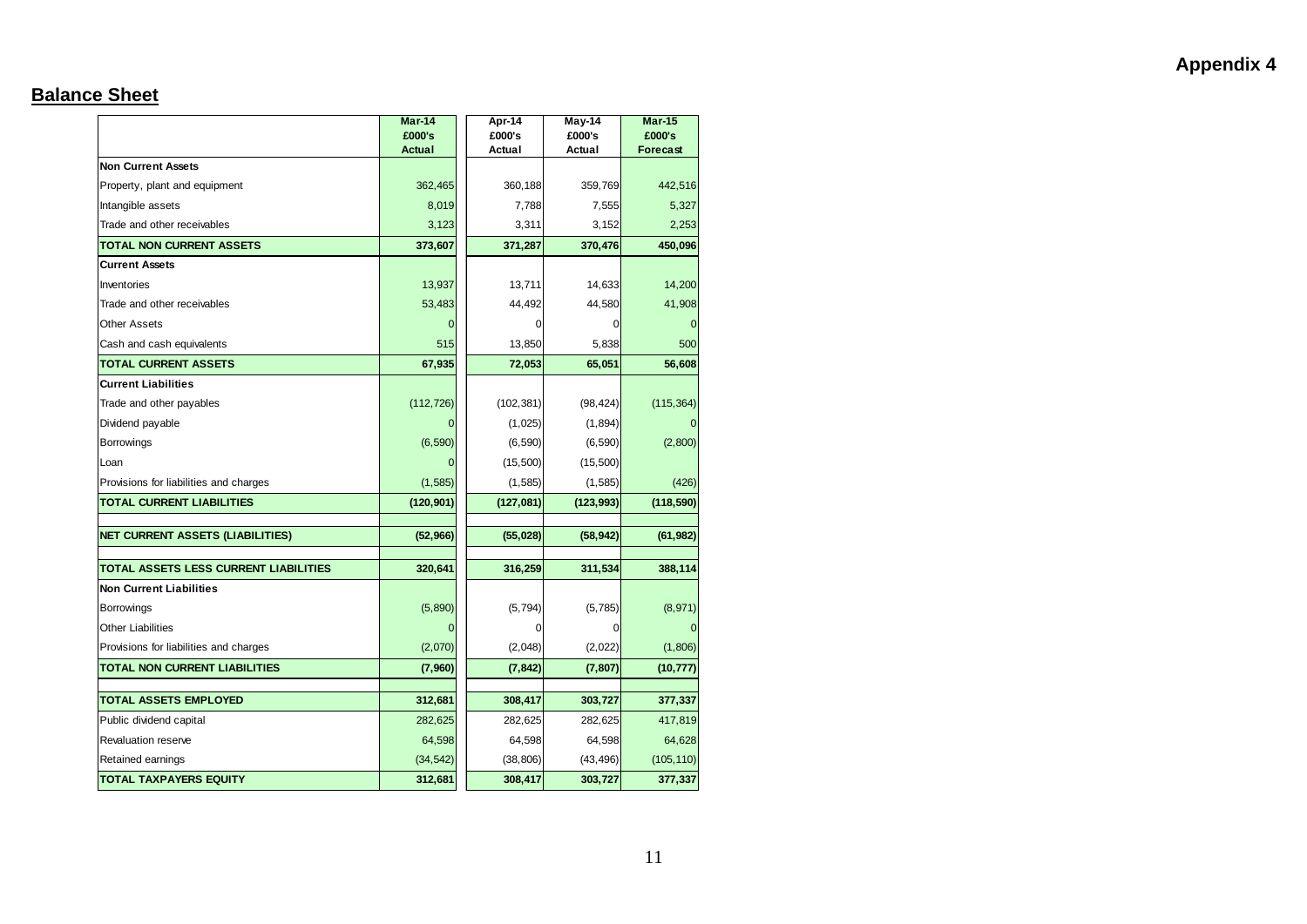|                                                          | Cash Flow Statement for the period ended 31 May 2014<br>Cashflow 12 month forecast April 2014 to March 2015 |               | Apr<br>£000s | May<br>£000s                                                                 | Jun<br>£000s | Jul<br>£000s | Aug<br>£000s        | <b>Sep</b><br>£000s | Oct<br>£000s | Nov<br>£000s   | <b>Dec</b><br>£000s | Jan<br>£000s | Feb<br>£000s | Mar<br>£000s        |                      |           |
|----------------------------------------------------------|-------------------------------------------------------------------------------------------------------------|---------------|--------------|------------------------------------------------------------------------------|--------------|--------------|---------------------|---------------------|--------------|----------------|---------------------|--------------|--------------|---------------------|----------------------|-----------|
|                                                          | 2014-15                                                                                                     | 2014-15       | 2014-15      | <b>Cash Flows from Operating Activities</b>                                  |              |              |                     |                     |              |                |                     |              |              |                     |                      |           |
|                                                          | Apr - May                                                                                                   | Apr - May     | Apr - May    | <b>Operating Surplus/(Deficit)</b>                                           |              | (2.652)      | (2.465)             |                     | 553 (2,138)  | 281            | (43)                | (4.256)      | (3.718)      | (2.578)             | (6.369)              | (1,991)   |
|                                                          | Plan                                                                                                        | <b>Actual</b> | Variance     | Depreciation and Amortisation<br>2,793                                       |              | 2,793        | 2,794               | 2,784               | 2,784        | 2,784          | 2,729               | 2,729        | 2,729        | 2,691               | 2,691                | 2,695     |
|                                                          | £ 000                                                                                                       | £000          | £ 000        | Impairments and Reversals                                                    | $\Omega$     | C            | $\Omega$            | $\Omega$            | $\Omega$     | (1, 445)       | $\Omega$            |              |              |                     | $\Omega$             | $\Omega$  |
| CASH FLOWS FROM OPERATING ACTIVITIES                     |                                                                                                             |               |              | <b>Interest Paid</b>                                                         | (38)         | (38)         | (38)                | (38)                | (38)         | (38)           | (38)                | (38)         | (38)         | (38)                | (38)                 | (38)      |
| Operating surplus before Depreciation and Amortisation   | (459                                                                                                        | (1,265)       | (806)        | Dividend (Paid)/Refunded                                                     |              |              | $\Omega$            | $\Omega$            | $^{\circ}$   | (6, 118)       | $\Omega$            |              | $\Omega$     |                     | $\Omega$             | (6, 118)  |
| Donated assets received credited to revenue and non cash |                                                                                                             | (79)          | (79)         | (Increase)/Decrease in Trade and Other Receivables                           | (2, 415)     | (1,070)      | 83                  | (3,322)             | 2,898        | (979)          | (2,054)             | 3,929        | (1,095)      | (1,062)             | 4,070                | (4,810)   |
| Interest paid                                            | (76)                                                                                                        | (135)         | (59)         | (Increase)/Decrease in Other Current Assets                                  | 1,200        | 1,200        | 1,200               | 1,200               | 1,200        | 1,200          | 1,200               | 1,200        | 1,200        | 1,200               | 1,200                | 1,200     |
| Movements in Working Capital:                            |                                                                                                             |               |              | Increase/(Decrease) in Trade and Other Payables                              | (9,237)      | (4, 762)     | (1, 131)            | 889                 | 1,070        | (7,885)        | 2,306               | (535)        | (212)        | 2,041               | 1,864                | (3,845)   |
| - Inventories (Inc)/Dec                                  |                                                                                                             | (696)         | (696)        | <b>Provisions Utilised</b>                                                   | (22)         | (22)         | (22)                | (22)                | (22)         | (1,022)        | (22)                | (22)         | (22)         | (22)                | (22)                 | (25)      |
| - Trade and Other Receivables (Inc)/Dec                  | (1,085)                                                                                                     | 9,234         | 10,319       | Increase/(Decrease) in Movement in non Cash Provisions                       | 607          | 958          | 907                 | 1,060               | 888          | 880            | 1,156               | 814          | 871          | 713                 | 889                  | 889       |
| - Trade and Other Payables Inc/(Dec)                     | (12, 434)                                                                                                   | (10, 228)     | 2,206        | <b>Net Cash Inflow/(Outflow) from Operating Activities</b>                   | (10,505)     | (3.593)      | 1,328               | 3,104               |              | 6,642 (12,342) | 5,234               | 3,821        | (285)        | 2,945               | 4,285                | (12, 043) |
| - Provisions Inc/(Dec)                                   | (44)                                                                                                        | (48)          | (4)          | <b>CASH FLOWS FROM INVESTING ACTIVITIES</b>                                  |              |              |                     |                     |              |                |                     |              |              |                     |                      |           |
| PDC Dividends paid                                       |                                                                                                             |               |              | Interest Received                                                            |              |              |                     |                     |              |                |                     |              |              |                     |                      |           |
| Other non-cash movements                                 |                                                                                                             | 138           | 138          | (Payments) for Property, Plant and Equipment                                 | (3,533)      | (3.634)      | (3.630)             | (4.532)             | (4.761)      | (4, 198)       | (5.003)             | (3.693)      | (4, 564)     | (5,757)             | (6.751)              | (7, 734)  |
| Net Cash Inflow / (Outflow) from Operating Activities    | (14, 098)                                                                                                   | (3,079)       | 11,019       | Net Cash Inflow/(Outflow) from Investing Activities                          | (3,525)      | (3,626)      | (3,622)             | $(4,524)$ $(4,753)$ |              | (4, 190)       | (4,995)             | (3,685)      | (4,556)      | $(5,749)$ $(6,743)$ |                      | (7,726)   |
| <b>CASH FLOWS FROM INVESTING ACTIVITIES</b>              |                                                                                                             |               |              | NET CASH INFLOW/(OUTFLOW) BEFORE FINANCING                                   | (14,030)     | (7,219)      | $(2,294)$ $(1,420)$ |                     |              | 1,889 (16,532) | 239                 |              | 136 (4,841)  | (2,804)             | $(2,458)$ $(19,769)$ |           |
| Interest Received                                        | 16                                                                                                          | 14            | (2)          | <b>CASH FLOWS FROM FINANCING ACTIVITIES</b>                                  |              |              |                     |                     |              |                |                     |              |              |                     |                      |           |
| Payments for Property, Plant and Equipment               | (7, 167)                                                                                                    | (6, 316)      | 851          | New Public Dividend Capital received in year: PDC Capital                    | n            | $\Omega$     | $\Omega$            | $\Omega$            | $\Omega$     | 8,000          | 0                   |              |              |                     | $\Omega$             | 9,534     |
| Capital element of finance leases                        | (1,522)                                                                                                     | (796)         | 726          | New Public Dividend Capital received in year: PDC Revenue                    | 15,500       | 8,000        | 3,000               | 2,000               | $\Omega$     | 9,000          | $\Omega$            |              | 6.000        | 3,000               | 4,000                | 2,943     |
| Net Cash Inflow / (Outflow) from Investing Activities    | (8, 673)                                                                                                    | (7,098)       | 1,575        | Loans received from DH - Revenue Support Loans                               | O            |              | $\Omega$            | $\Omega$            | $\Omega$     | 0              | 0                   |              |              |                     | $\Omega$             |           |
| CASH FLOWS FROM FINANCING ACTIVITIES                     |                                                                                                             |               |              | Loans repaid to DH - Revenue Support Loans Repayment of Principal            | 0            |              | $\Omega$            | $\Omega$            | $\Omega$     | $\Omega$       | $\Omega$            |              | $\Omega$     |                     | $\Omega$             |           |
| New PDC/LOAN                                             | 23,500                                                                                                      | 15,500        | (8,000)      | Capital element of payments relating to PFI, LIFT Schemes and finance leases | (761)        | (761)        | (761)               | (761)               | (761)        | (761)          | (761)               | (761)        | (761)        | (761)               | (761)                | (761)     |
| Other Capital Receipts                                   |                                                                                                             |               |              | <b>Net Cash Inflow/(Outflow) from Financing Activities</b>                   | 14,739       | 7,239        | 2,239               | 1,239               | (761)        | 16,239         | (761)               | (761)        | 5,239        | 2,239               | 3,239                | 18,739    |
| Net Cash Inflow / (Outflow) from Financing               | 23,500                                                                                                      | 15,500        | (8,000)      | NET INCREASE/(DECREASE) IN CASH AND CASH EQUIVALENTS                         | 709          | 20           | (55)                | (181)               | 1,128        | (293)          | (522)               | (625)        | 398          | (565)               | 781                  | (1,030)   |
| Opening cash                                             | 515                                                                                                         | 515           |              | Cash and Cash Equivalents (and Bank Overdraft) at Beginning of the Period    | 515          | 1,221        | 1,241               | 1,186               | 1,005        | 2,133          | 1,840               | 1,318        | 693          | 1,091               | 526                  | 1,307     |
| Increase / (Decrease) in Cash                            | 729                                                                                                         | 5,323         | 4,594        | Cash and Cash Equivalents (and Bank Overdraft) at the end of the period      | 1.223        | 1.241        | 1.186               | 1.005               | 2.133        | 1,840          | 1,318               | 693          | 1.091        | 526                 | 1,307                | 277       |
| Closing cash                                             | 1.244                                                                                                       | 5,838         | 4,594        |                                                                              |              |              |                     |                     |              |                |                     |              |              |                     |                      |           |